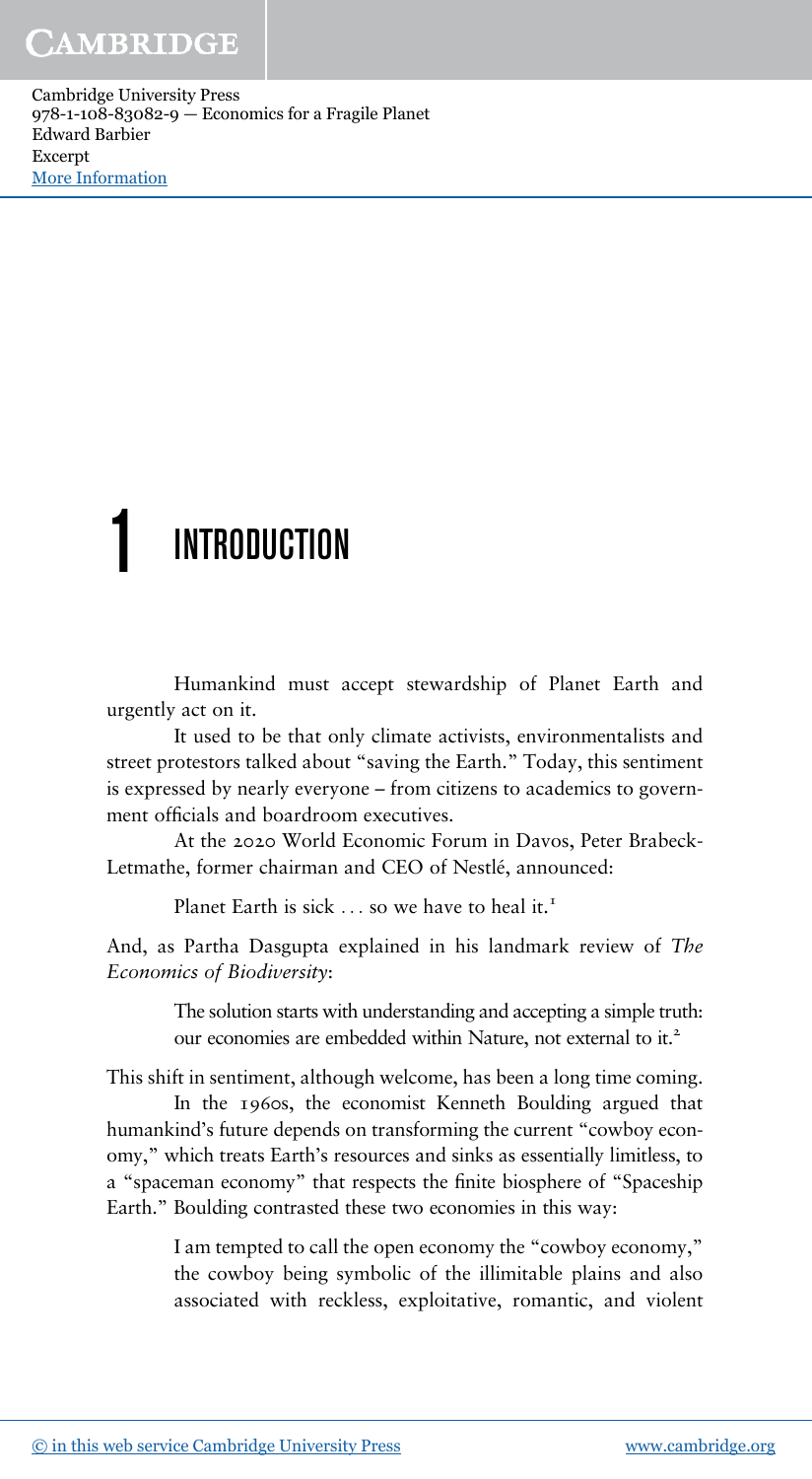# CAMBRIDGE

Cambridge University Press 978-1-108-83082-9 — Economics for a Fragile Planet Edward Barbier Excerpt [More Information](www.cambridge.org/9781108830829)

#### 2 / Introduction

behavior, which is characteristic of open societies. The closed economy of the future might similarly be called the "spaceman" economy, in which the earth has become a single spaceship, without unlimited reservoirs of anything, either for extraction or for pollution, and in which, therefore, man must find his place in a cyclical ecological system which is capable of continuous reproduction of material form even though it cannot escape having inputs of energy.<sup>3</sup>

In the 1970s, the historian Arnold Toynbee noted that humankind has always exploited nature with little regard of the environmental impact. Whereas previously we only "devastated patches of the biosphere," this changed with the Industrial Revolution. It gave us the "power to damage and despoil the biosphere irremediably":

> Before the Industrial Revolution, Man had devastated patches of the biosphere ... But, before he had harnessed the physical energy of inanimate nature in machines on the grand scale, Man had not had it in his power to damage and despoil the biosphere irremediably. Till then, the air and the ocean had been virtually infinite, and the supply of timber and metals had far exceeded Man's capacity to use them up. When he had exhausted one mine and had felled one forest, there had always been other virgin mines and virgin forests till waiting to be exploited. By making the Industrial Revolution, Man exposed the biosphere, including Man himself, to a threat that had no precedent.<sup>4</sup>

Ten years later, the scientist James Lovelock elaborated on the possible dire – and irreversible – consequences if we fail to curtail global environmental degradation:

> Anything that makes the world uncomfortable to live in tends to induce the evolution of those species that can achieve a new and more comfortable environment. It follows that, if the world is made unfit by what we do, there is the probability of a change in regime to one that will be better for life but not necessarily better for us ... The things we do to the planet are not offensive nor do they pose a geophysiological threat, unless we do them on a large enough scale ... When all this is taken into account we are indeed in danger of changing the Earth away from the comfortable state it was once in.<sup>5</sup>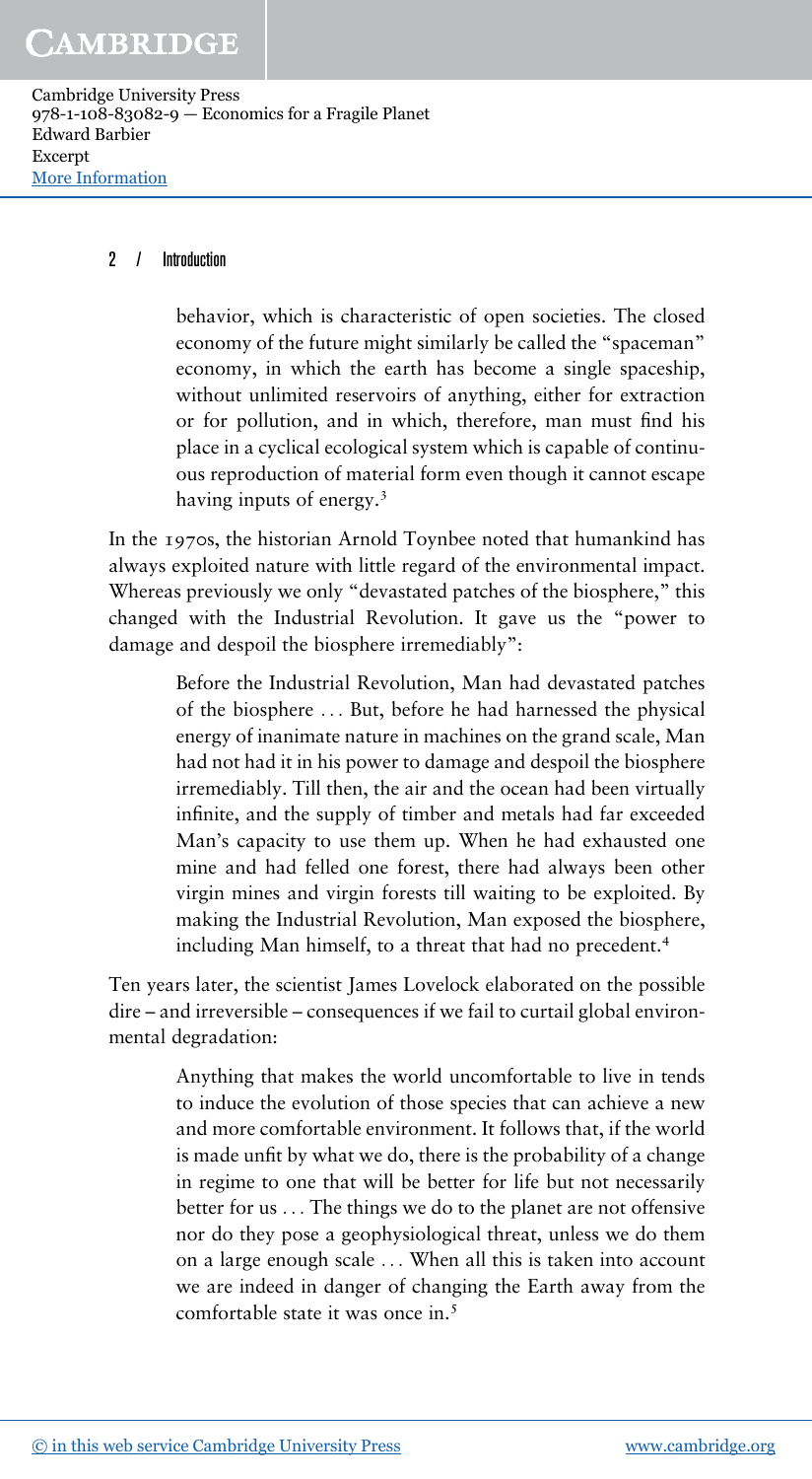## CAMBRIDGE

Cambridge University Press 978-1-108-83082-9 — Economics for a Fragile Planet Edward Barbier Excerpt [More Information](www.cambridge.org/9781108830829)

#### 3 / The Anthropocene

Several decades on, the world may be beginning to heed the warnings of Boulding, Toynbee and Lovelock, but we have yet to halt the "danger of changing the Earth away from the comfortable state it was once in."

According to the Intergovernmental Panel on Climate Change (IPCC), by failing to reduce global greenhouse gas emissions, we are destined to live in "a world of worsening food shortages and wildfires, and a mass die-off of coral reefs as soon as 2040 — a period well within the lifetime of much of the global population." <sup>6</sup> Mammals and other species may also be on the verge of "biological annihilation" as forests and other natural habitat continue to be converted and degraded.<sup>7</sup> Currently, at least one-third of fish stocks are overfished; one-third to half of vulnerable marine habitats have been lost; and a substantial fraction of the coastal ocean suffers from pollution, eutrophication, oxygen depletion and is stressed by ocean warming.<sup>8</sup> Rising freshwater scarcity is a present-day danger for the 1.6–2.4 billion people currently living within watersheds with inadequate supplies and exposed to climate change.<sup>9</sup>

Unless we control these alarming trends, they could endanger the health and livelihoods of millions and the sustainability of our economies. Even in a world recovering from the worst health pandemic in more than 100 years and the deepest economic recession since the Great Depression of the 1930s, humankind's devastating impacts on the biosphere remain our biggest global challenge.

So, it is not surprising that, in its first global survey since the COVID-19 outbreak, the World Economic Forum found that four environmental risks – plus the threat of infectious disease outbreaks – are the top five global threats to humankind.<sup>10</sup> These four risks are: extreme weather, climate action failure, human environmental damage and biodiversity loss.

All of these trends and concerns suggest that humankind's relationship with the biosphere is at a critical juncture. Planet Earth could be on the cusp of destabilization, and we may not have many years left to change this path.

## **The Anthropocene**

Human impacts on Earth are now so significant that we have created an entirely new geological epoch – the *Anthropocene*. <sup>11</sup> This era began with the late twentieth-century "Great Acceleration" of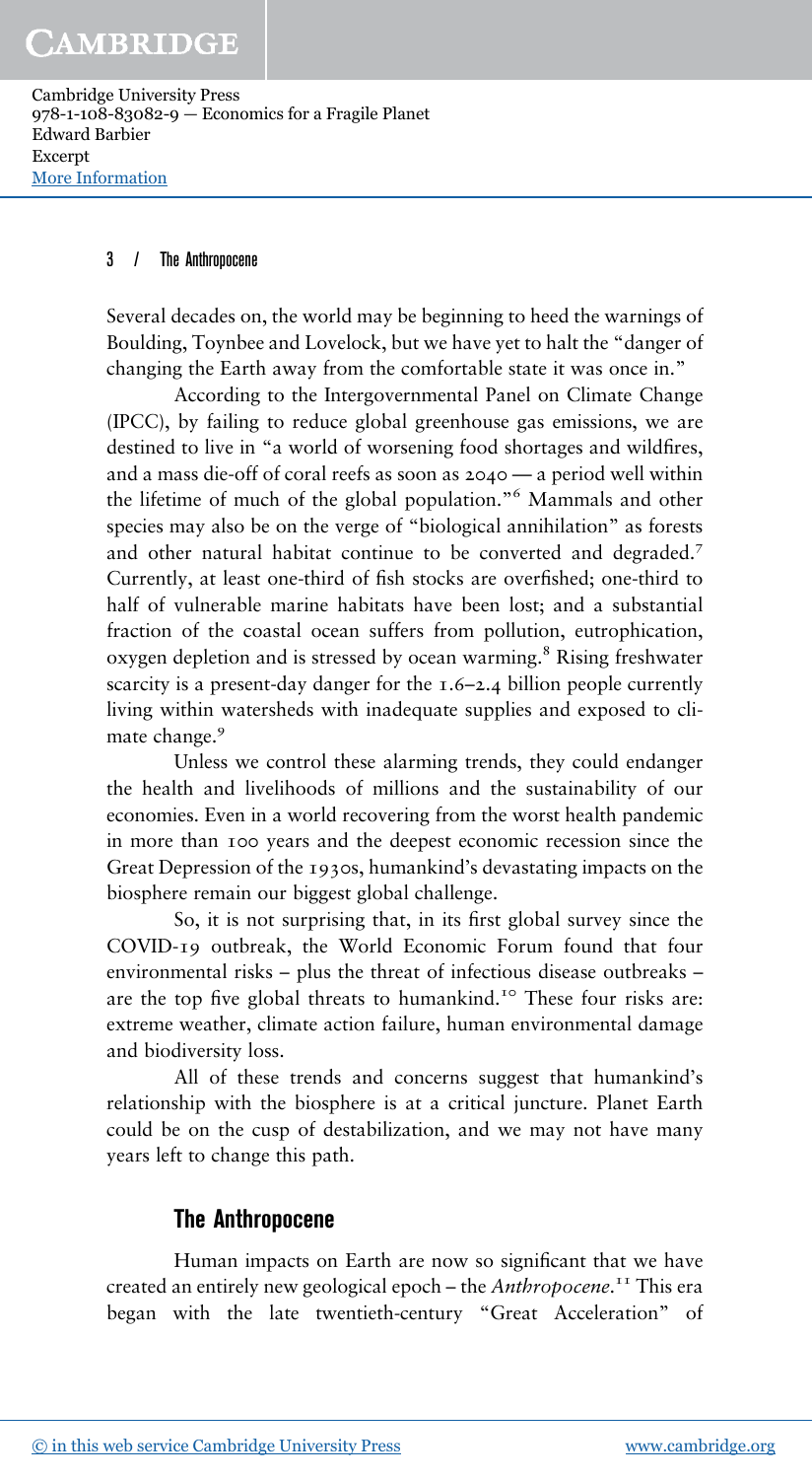#### 4 / Introduction

population growth, industrialization and mineral and energy use, and has continued unabated since.<sup>12</sup> Human activity has become the dominant influence on the global environment. We are altering basic Earth system processes at an increasing rate through climate and land use change, pollution, freshwater use and many other impacts. As a result, the Earth system could be approaching a "tipping point" that could change it irrevocably, with potentially disastrous impacts for humanity.<sup>13</sup>

We do not really know what will happen once this Earth system threshold is crossed (see Figure 1.1). The system may well be out of human control or influence, and will be driven by its own internal dynamics. But if the Great Acceleration continues, one possible outcome is a "catastrophic" Anthropocene, with global warming of  $2-4$ <sup>o</sup>C or



**Figure 1.1** Human impacts on Planet Earth

*Notes*: Since 1970, rapid industrialization, population growth, resource use and pollution have caused a "Great Acceleration" in human impacts on the biosphere. If these impacts continue, in a few decades we could produce a "catastrophic" Anthropocene that would threaten humanity. Even if human impacts are moderated somewhat, crossing the Earth system's threshold would lead to an "uncertain" Anthropocene with unpredictable consequences for the planet. Only by reducing human impacts significantly over the next few decades are we likely to avoid exceeding the Earth system threshold, or "tipping point," and create a relatively "safe" Anthropocene.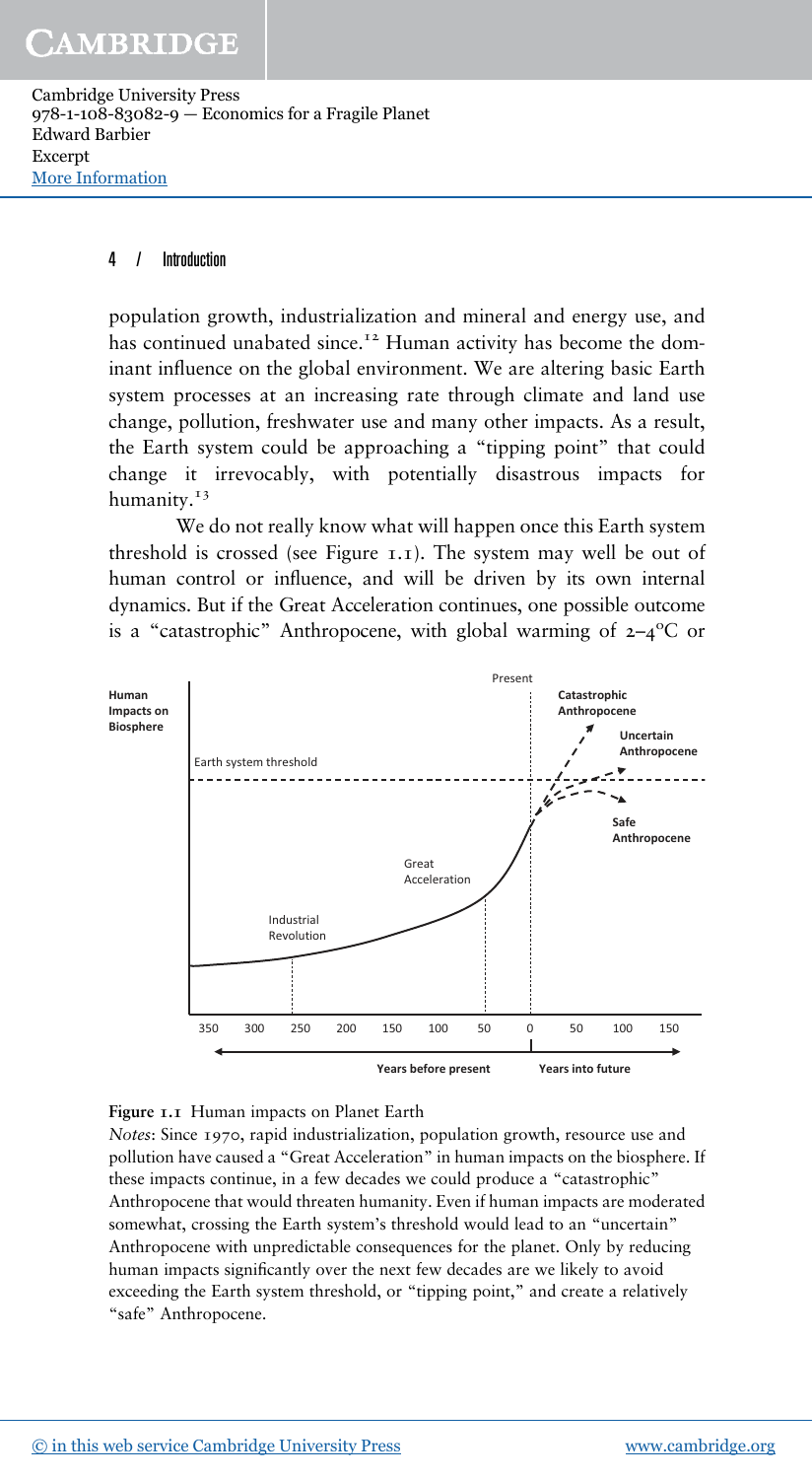#### 5 / The Anthropocene

more, massive biodiversity losses and species extinction, chronic freshwater scarcity and other unknown environmental disruptions.<sup>14</sup> If we exceed the Earth system threshold, we could end up in an "uncertain" Anthropocene, where the environmental consequences are difficult to predict and would likely cause serious, and possibly irreversible, damages to ecosystems, society and economies. Only if we act now, and with sufficient efforts to "decouple" human impacts on the planet from economic activity and continued population growth, are we likely to be able to maintain a "safe" Anthropocene that evades Earth's "tipping point."

Some scientists advocate that, to prevent an uncertain or catastrophic Anthropocene, human impacts on the global environment must be kept within the "planetary boundaries" that protect key Earth system processes. They suggest that there are "nine such processes for which we believe it is necessary to define planetary boundaries: climate change; rate of biodiversity loss (terrestrial and marine); interference with the nitrogen and phosphorus cycles; stratospheric ozone depletion; ocean acidification; global freshwater use; change in land use; chemical pollution; and atmospheric aerosol loading."<sup>15</sup>

Although there are disagreements over this "planetary boundary" perspective, there is growing scientific consensus that Planet Earth is increasingly fragile, and it is no longer a problem that we can leave future generations to fix. Global environmental change is occurring now, already affecting the lives and livelihoods of billions today, and only getting worse as we delay actions to deal with it. The longer we wait, the more the costs of inaction rise and the risk of potentially catastrophic change occurs. As the scientists Timothy Lenton and Hywell Williams conclude, "regardless of whether it is approaching a global tipping point, we can all agree that the biosphere is in trouble."<sup>16</sup>

We cannot afford to wait any longer. It is now time for humankind to accept stewardship of Planet Earth and to act on it.

This is the contribution of the following book. It begins with acknowledging the "simple truth" – as the quote by Partha Dasgupta so eloquently states – that "our economies are embedded within Nature, not external to it." This modest yet powerful change in our economic view of the world can help guide how we rethink our markets, institutions and governance. And, from these changes, flow a plethora of new incentives, innovations and investments that can transform our economies to become more sustainable and inclusive.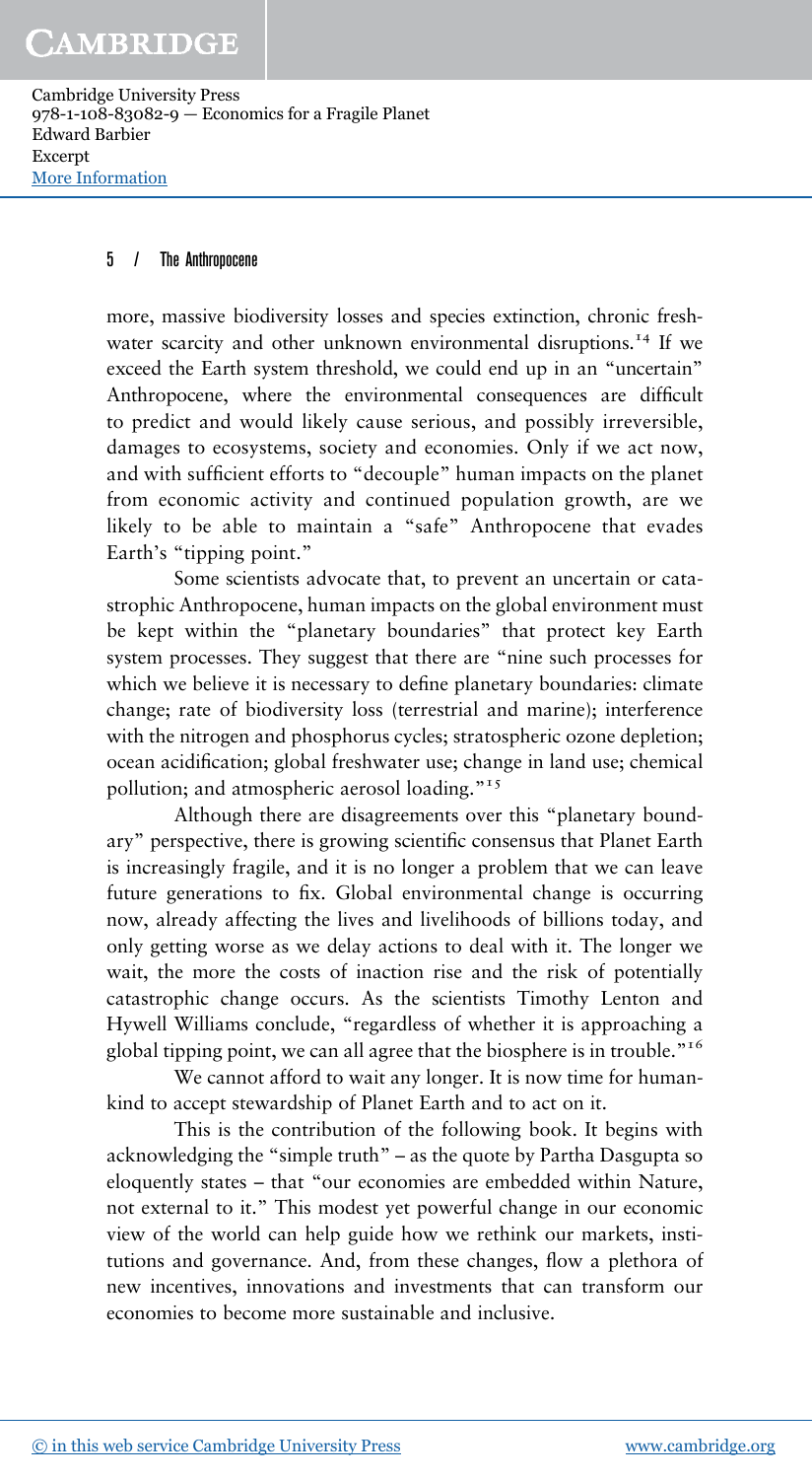#### 6 / Introduction

The purpose of this book is to start this process of more innovative thinking on economics and policies for an increasingly "fragile" planet. It requires addressing three crucial questions:

- How do we reduce human impacts on the biosphere to ensure a safe Anthropocene, and if so, what are the implications for our markets, institutions and governance?
- As environmental risks continue to mount, how do we design and run our economies to avoid and mitigate these risks in an inclusive and sustainable manner?
- What policies are required to "decouple" wealth creation and economic prosperity from environmental degradation, to sustain per capita welfare and simultaneously limit environmental risks?

These questions need to be addressed urgently. They represent the major sustainability challenge facing the world today. Yet current economic and policy thinking has largely ignored them.

Throughout this book, we will explore why this has to change and how to do it. The first step is to approach the relationship between nature and economy differently than we have in the past. Tackling the sustainability crisis requires new ways of viewing the world around us, and that in turn, requires some principles to guide economic and policy thinking.

This book proposes five such principles:

- Ending the underpricing of nature
- Fostering collective action
- Accepting absolute limits
- Attaining sustainability
- Promoting inclusivity

These principles underlie the approach to economics and policy taken in this book.

## **Underpricing Nature**

Ending the *underpricing of nature* is listed as the first principle, as it lies at the heart of the sustainability crisis.

The failure to take the true value of the environment into account is pervasive in all economies. Poor institutions and governance further exacerbate this disincentive, thus fostering even more environmental mismanagement.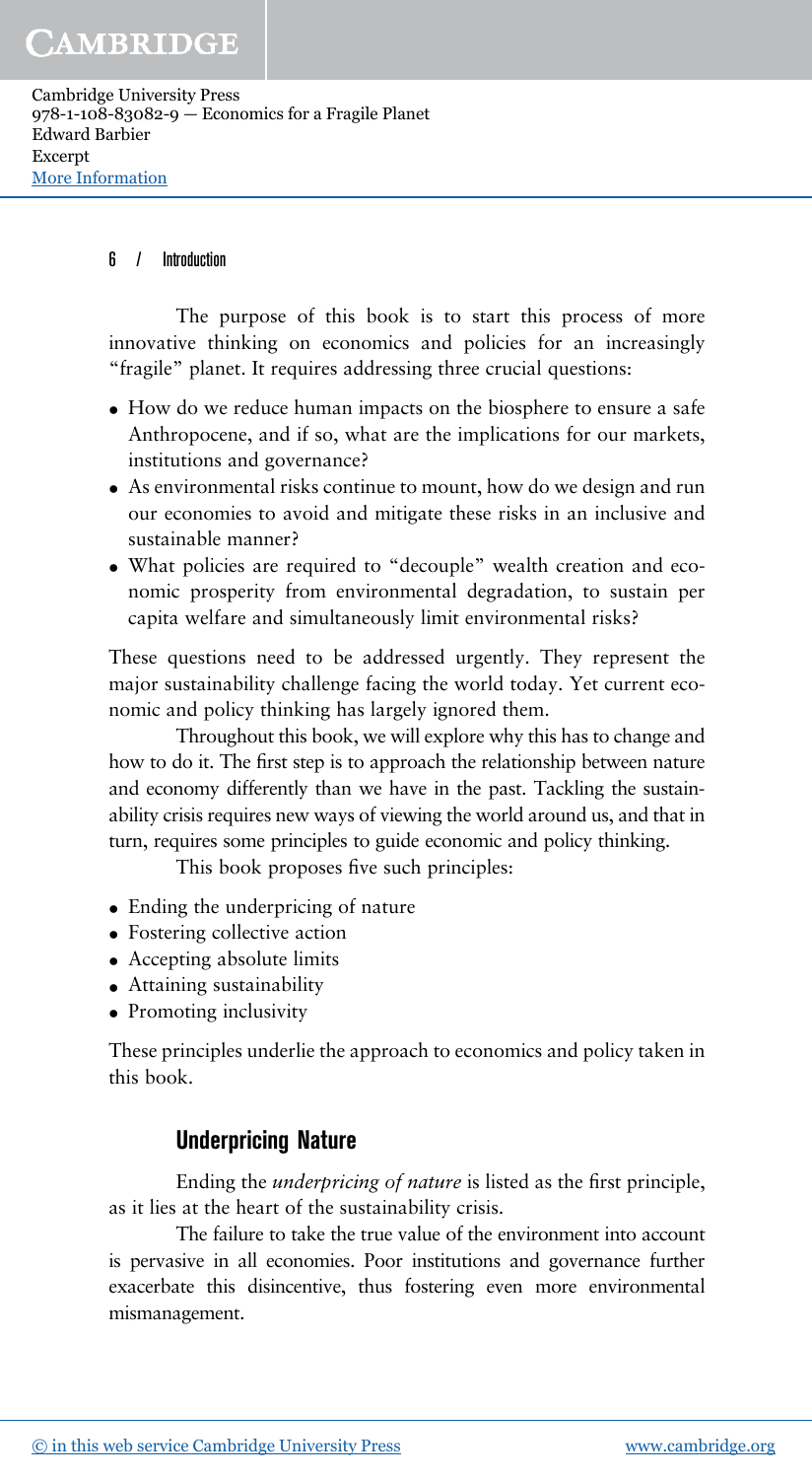#### 7 / Underpricing Nature

This book explores how improving markets, institutions and governance can correct the underpricing of nature, and ultimately, enhance the ability of economies to meet the environmental challenges of the Anthropocene.

Economists have always maintained that the key measure of an economy's progress is its ability to create wealth. Today, it is widely recognized that the "real wealth" of a nation comprises three distinct capital assets: manufactured *physical capital*, such as roads, buildings, machinery and factories; *human capital*, such as skills, education and health embodied in the workforce; and *natural capital*, including land, forests, fossil fuels and minerals. In addition, natural capital also comprises those ecosystems that through their natural functioning and habitats provide important goods and services to the economy, or *ecological capital*. But the world economy today is squandering, rather than accumulating, key sources of wealth.

Despite rising natural resource scarcity and increasing environmental and ecological damage, the growth and structure of production in modern economies continues to use more resources and energy. We are not facing up to the rising economic and social costs of increasing natural resource use, pollution and ecological scarcity. We hide these costs by underpricing natural capital in our market, policy and investment decisions.<sup>17</sup> As a consequence, we are using up natural resources as fast as ever, increasingly polluting the environment and rapidly running down our endowment of ecological capital.

This raises two important questions:

- If natural and ecological capital are valuable sources of economic wealth, why are we squandering these assets?
- If ecological scarcity and natural capital loss are on the rise, why are we are we doing so little to address these problems?

The key to this paradox is the underpricing of nature in our economies: The increasing costs associated with many environmental problems – climate change, freshwater scarcity, declining ecosystem services and increasing energy insecurity – are not routinely reflected in markets. Nor have we developed adequate policies and institutions to provide other ways for the true costs of environmental degradation to be taken into account. This means that decision makers do not receive the correct price signals or incentives to adjust production and consumption activities. All too often, policy distortions and failures compound ecological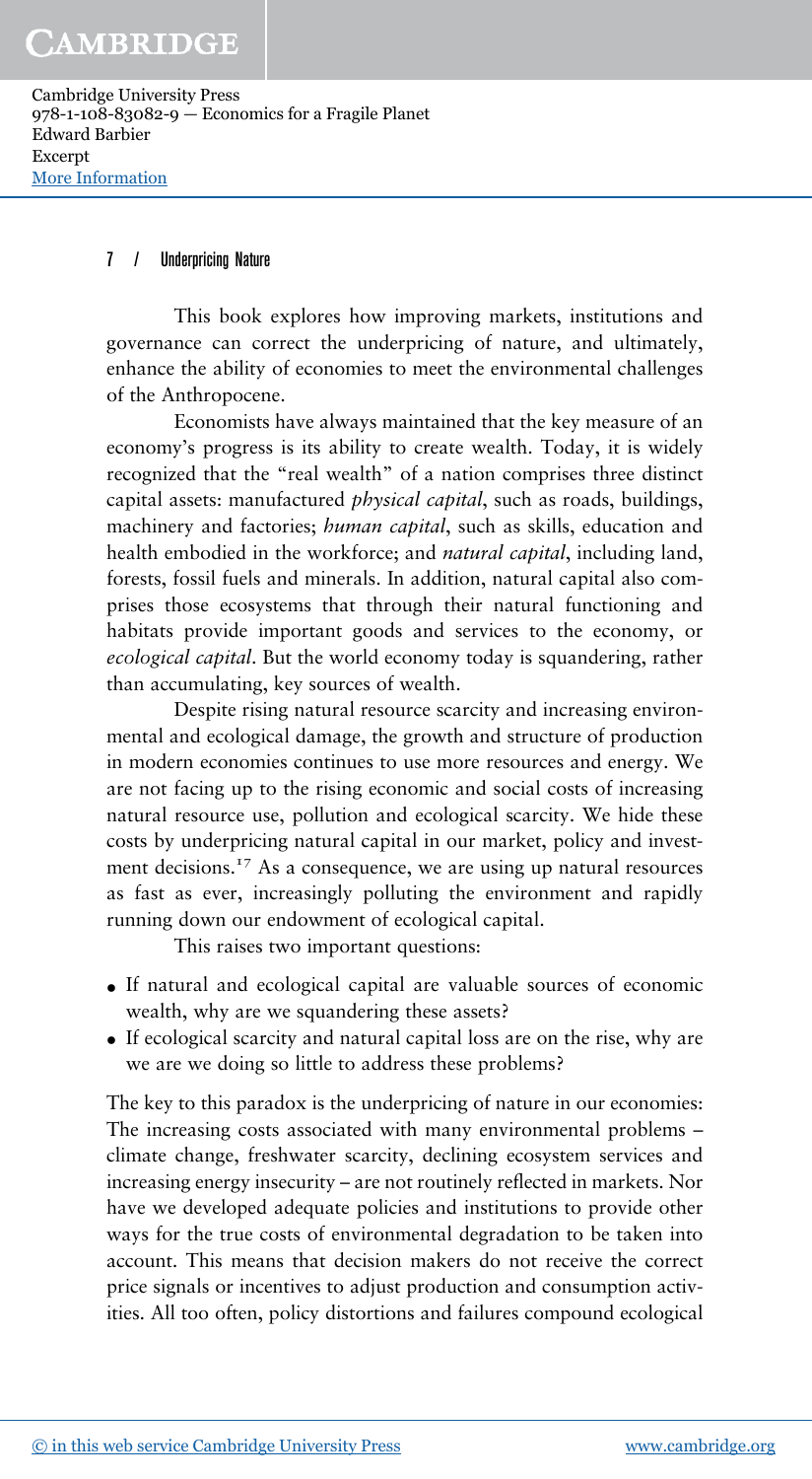#### 8 / Introduction

scarcity, pollution and resource overexploitation by further encouraging wasteful use of natural resources and environmental degradation.

As David Pearce and I argued some years ago, this process has become a *vicious cycle* in today's economies:

> Important environmental values are generally not reflected in markets, and despite much rhetoric to the contrary, are routinely ignored in policy decisions. Institutional failures, such as the lack of property rights, inefficient and corrupt governance, political instability and the absence of public authority or institutions, also compound this problem. The result is economic development that produces excessive environmental degradation and increasing ecological scarcity. As we have demonstrated, the economic and social costs associated with these impacts can be significant.<sup>18</sup>

This vicious cycle can also be depicted visually, as shown in Figure 1.2. Markets and policy decisions currently do not reflect the rising economic costs associated with exploiting the environment. The result is that economic development today produces much more environmental damage and ecosystem harm than it needs to. Such development leads to even more resource depletion, pollution, degradation of ecosystems and, ultimately, rising ecological scarcity. But the rising economic and social costs associated with these impacts and scarcity continue to be "underpriced" by markets and ignored by policies. The vicious cycle is perpetuated, and the current pattern of economic development persists.

Inadequate institutions and governance exacerbate this vicious cycle. Corruption, poor laws, lack of enforcement, inept public administration, insufficient regulation and political instability plague environmental management in many areas of the world; so does lobbying by powerful interest groups that gain considerably from the status quo. But perhaps the biggest challenge facing the world today is the lack of effective collective governance and agreements among nations as to how best to address the growing number of challenges and environmental risks that are occurring on a global scale – climate change, biodiversity loss, freshwater scarcity and the decline of oceans and seas.<sup>19</sup>

Rising environmental risks are one dimension of the problem. Another dimension is the increased societal risks. The vicious cycle also creates a structural imbalance in the economy, where the lack of green innovation and investments prevent the transition from a fossil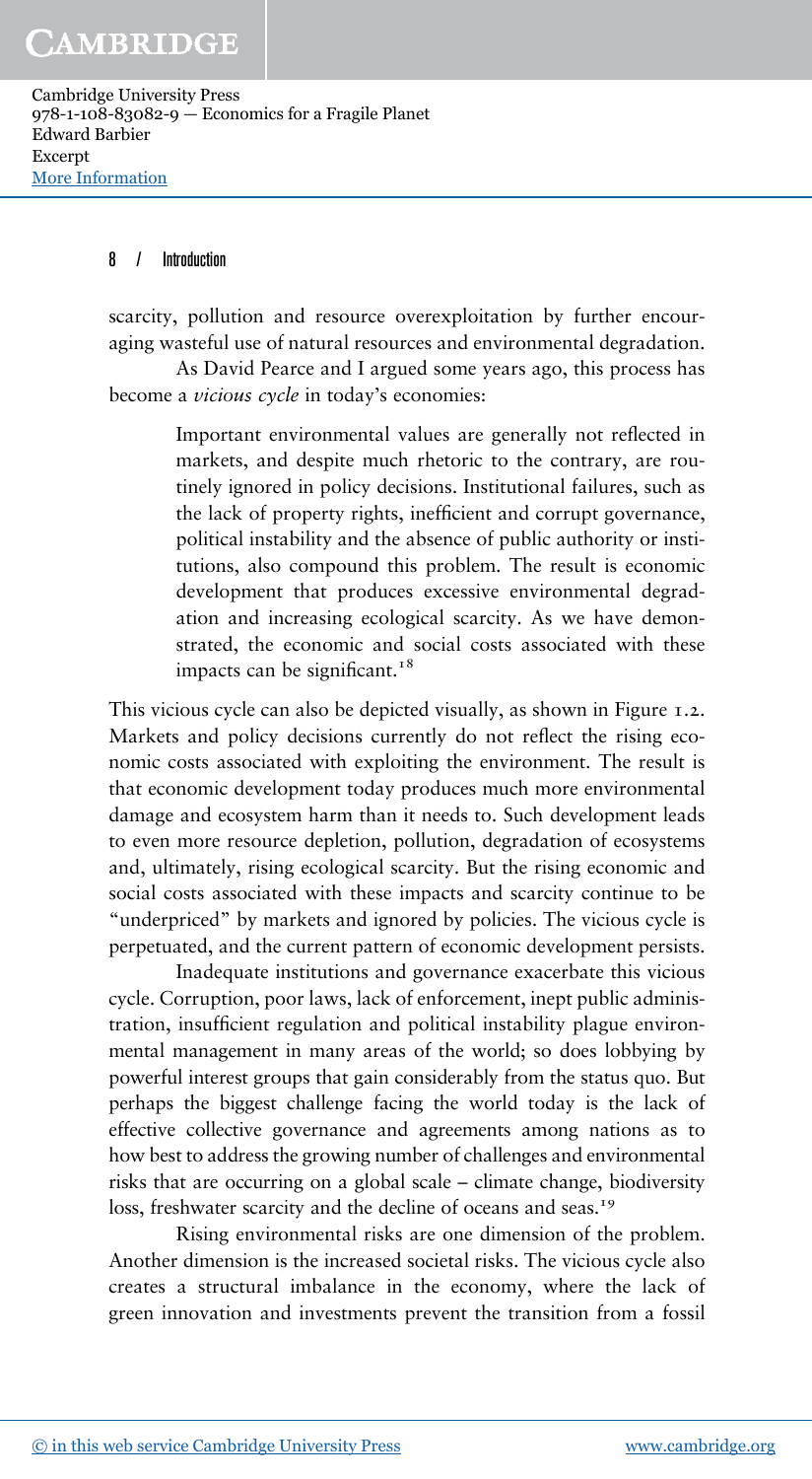#### 9 / Underpricing Nature



**Figure 1.2** The vicious cycle of underpricing nature